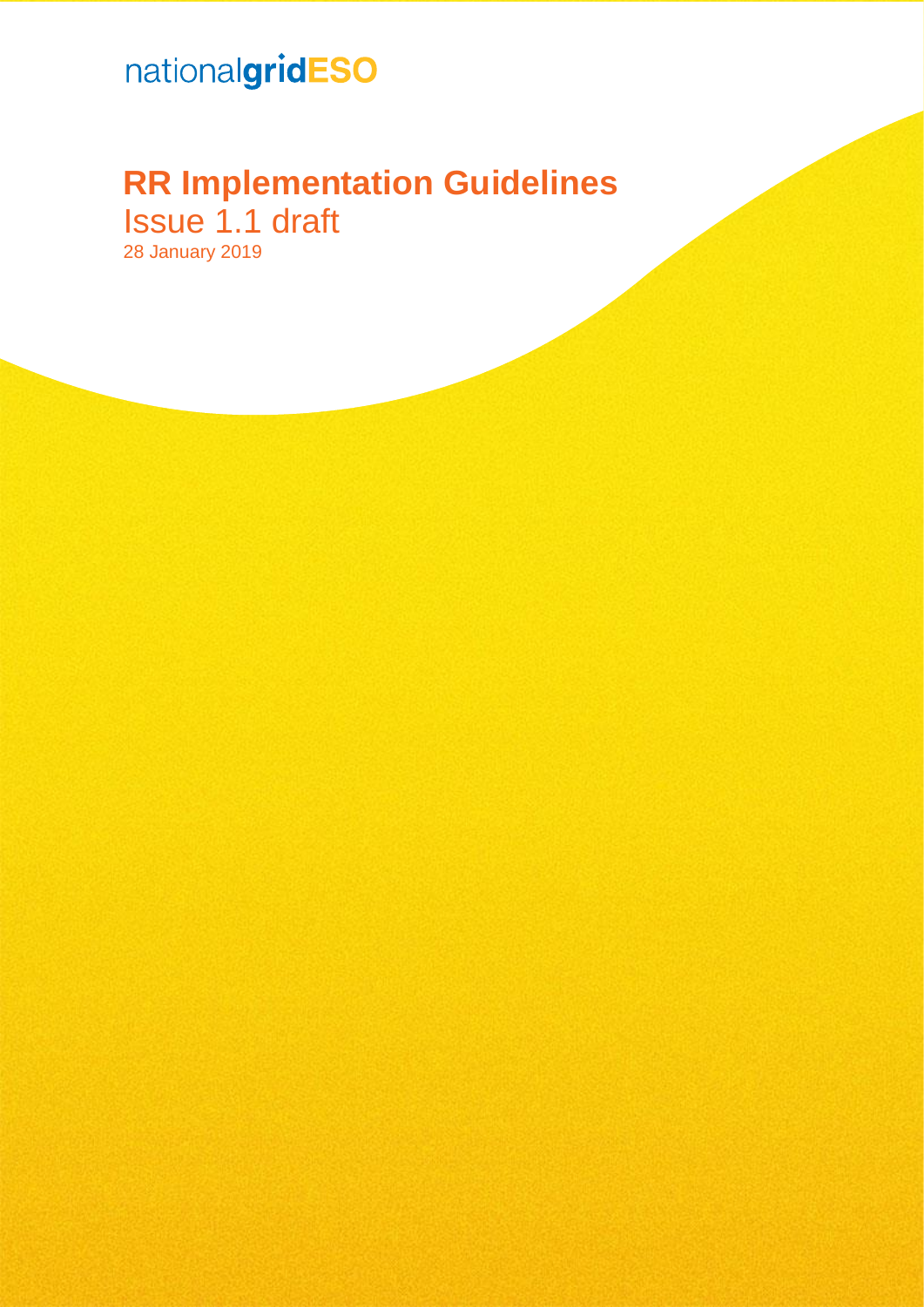# **Contents**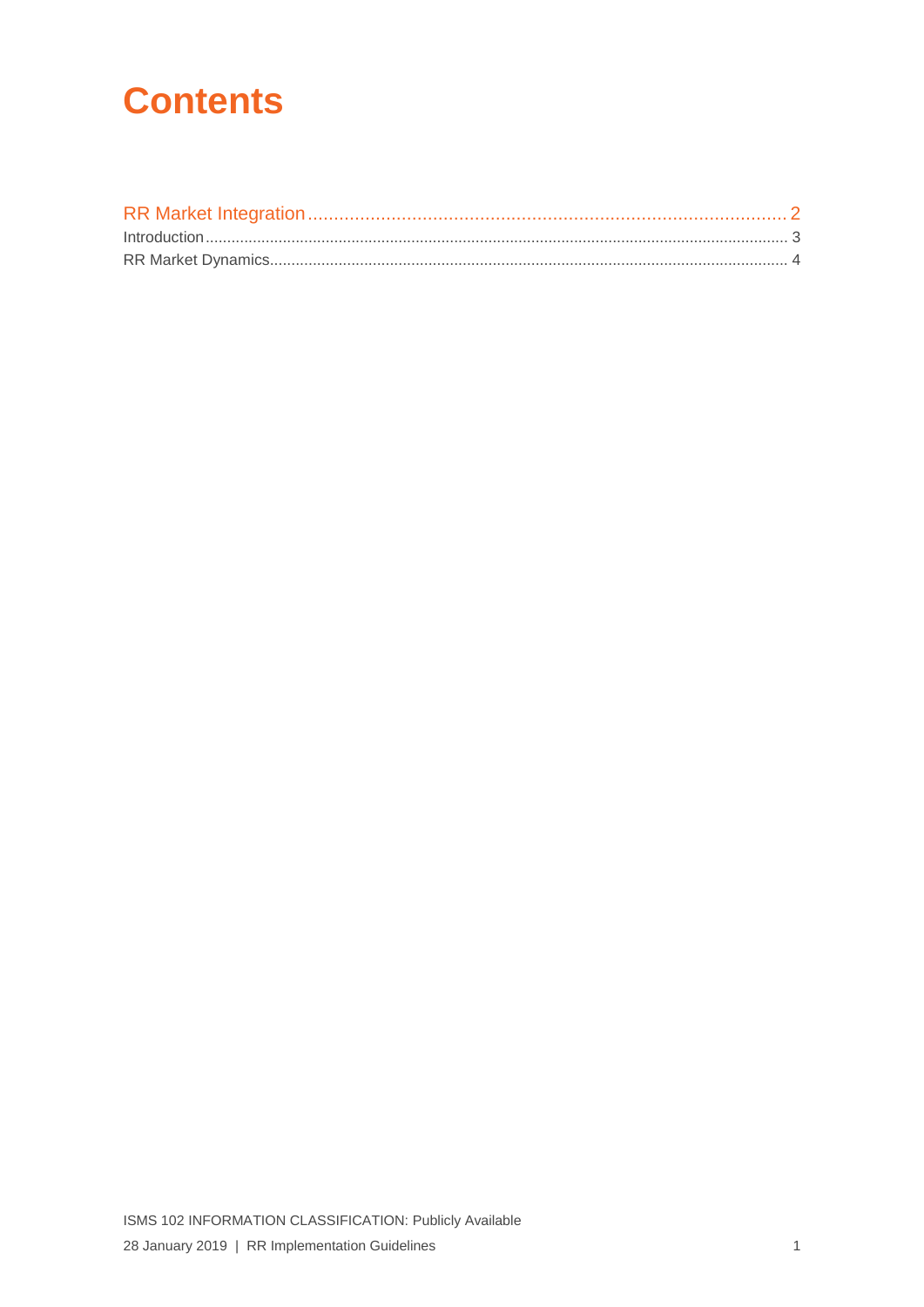# <span id="page-2-0"></span>**RR Market Integration**

IK

y I m

 $\frac{1}{2}$  ,  $\frac{1}{2}$ 

I

 $\blacksquare$ 

I

**III** 

 $\mathbb{Z}$ ll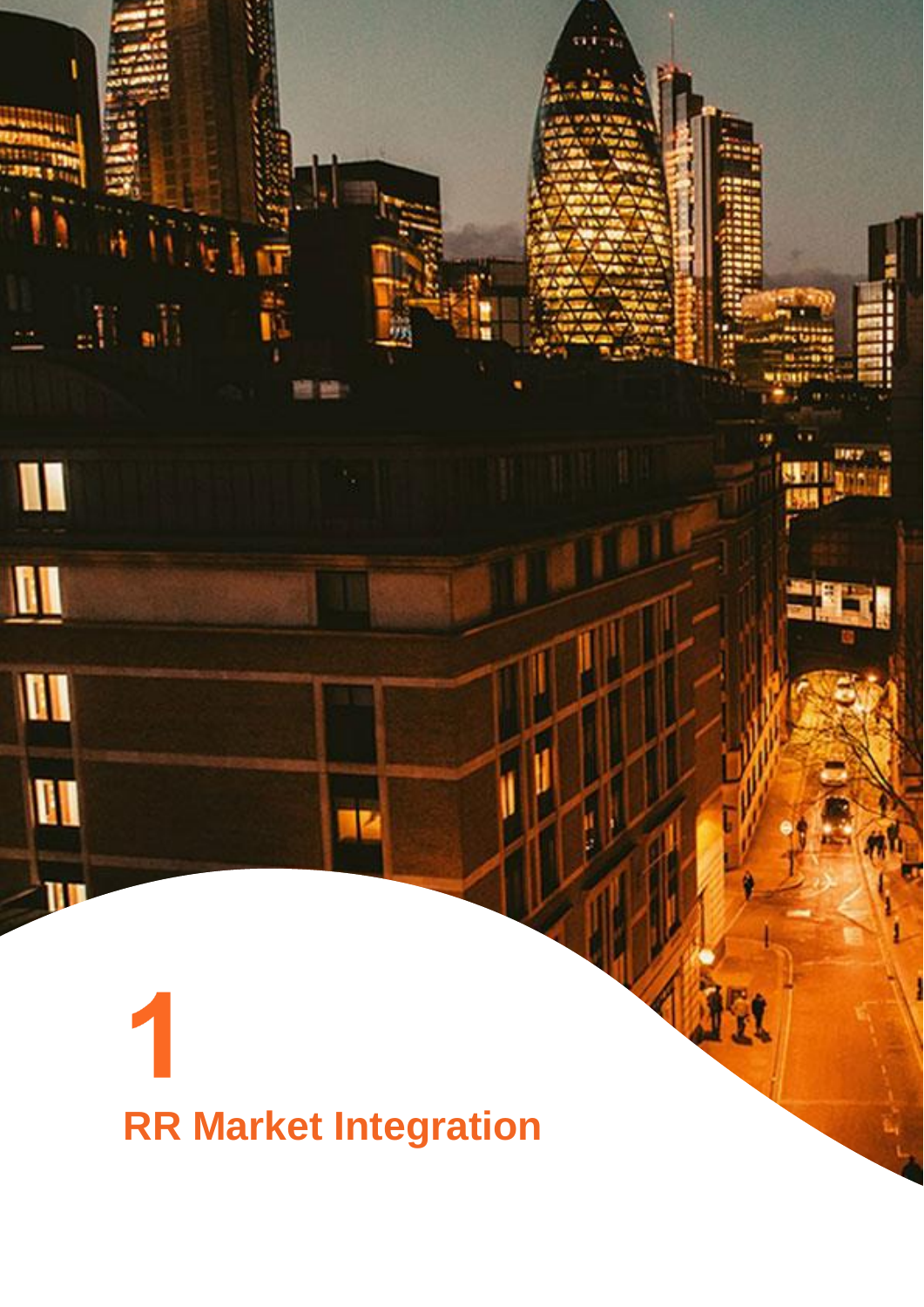# <span id="page-3-0"></span>**Introduction**

This document will provide Balancing Service Providers (BSPs) with a description how National Grid will manage BSPs RR submissions.

The new pan-European RR market allows TSOs across Europe to exchange reserves. The document does not provide a guide to the RR market, which can be found in the reference documents cited below. However, it does provide further clarification for BSPs wishing to participate in the RR market following on from GC0097 (Final Modification Report) FMR.

The document assumes the reader understands the proposed RR market and the new LIBRA platform.

## **Reference Documents**

The guidelines outlined in this document have been drawn from the sources listed below:

| <b>Document Title and Version</b>                                                                          | <b>Document</b><br><b>Reference</b> | <b>Description</b>                                                                |
|------------------------------------------------------------------------------------------------------------|-------------------------------------|-----------------------------------------------------------------------------------|
| <b>BSC Modification P344</b><br>Final Report version 19/6/18                                               | P344                                | Changes to the BSC to<br>implement wider access<br>and RR                         |
| P344 'Project TERRE implementation into GB P344 BR<br>market arrangements' Business Requirements<br>7/6/18 |                                     | <b>Business requirements</b><br>specified by Elexon for<br>implementation of P344 |
| Grid Code Modification GC0097<br>Final Modification Report 26/6/18                                         | <b>Grid Code</b>                    | Reference to the Grid Code<br>as proposed in GC0097                               |
| TSO proposal for implementation framework RRIF<br>for Replacement Reserves<br>18/6/18                      |                                     | Proposal from TSOs<br>submitted to NRAs                                           |
| <b>RRIF Explanatory Document</b><br>18/6/18                                                                | <b>RRIFED</b>                       | TSO document to support<br>their RRIF                                             |
| NGT Data Validation, Consistency & Defaulting NGT Data<br>Rules<br>IS/24.12.0003, Issue 9, 14 July 2016    |                                     | Rules on the submission of<br>data by BSP via EDL and<br><b>EDT</b>               |
| LIBRA Platform: Bid Formats                                                                                |                                     | Describes the bid formats<br>which will be submitted to<br>the LIBRA platform     |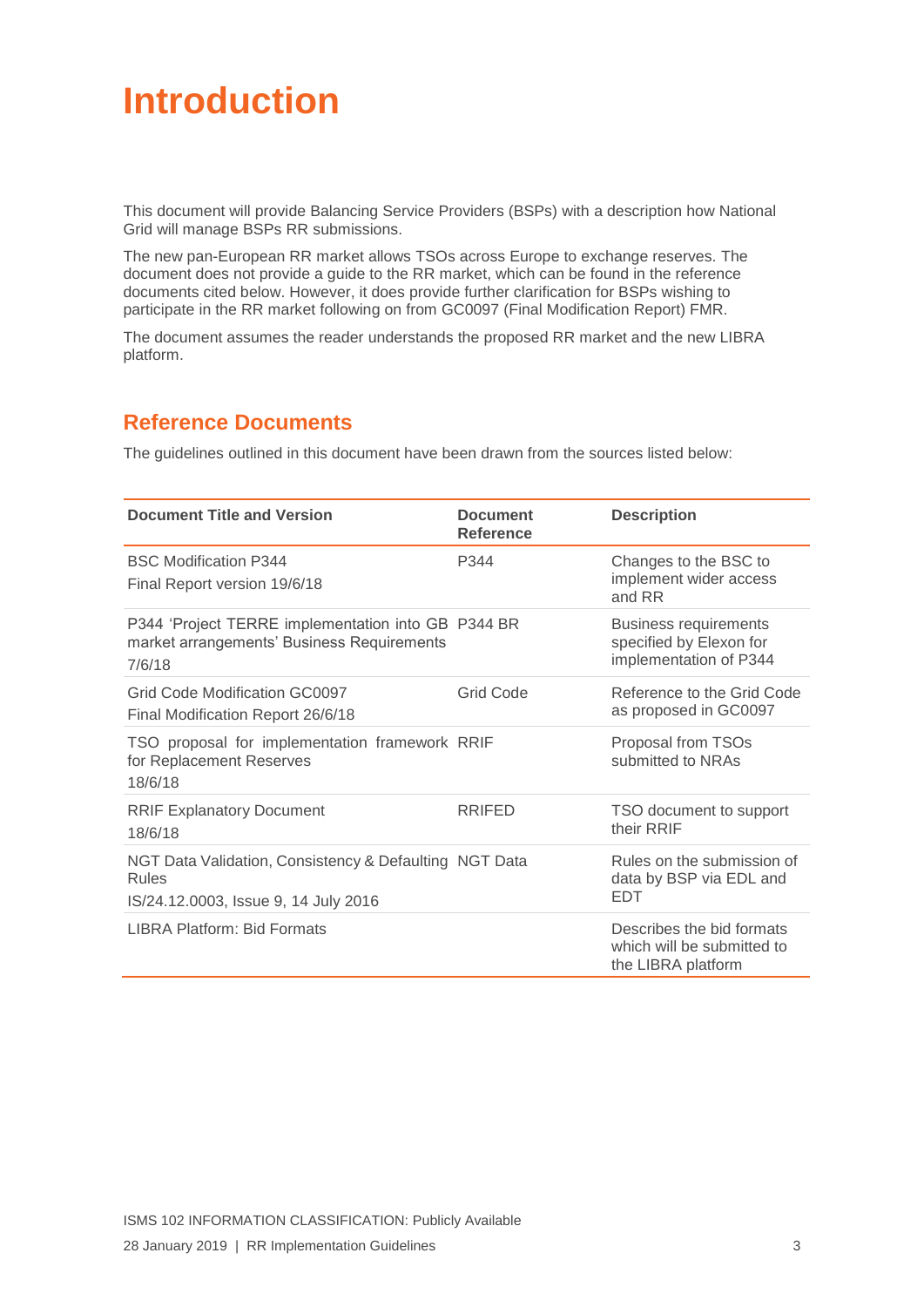# <span id="page-4-0"></span>**RR Market Dynamics**

# **RR Market Cycle**

## **Terminology**

The terminology used in association with RR can vary in the documentation cited above. NGESO has adopted the following standard terms in this document:

| Term                     | Meaning                                                                                                                                                                                                                                                                                                 |
|--------------------------|---------------------------------------------------------------------------------------------------------------------------------------------------------------------------------------------------------------------------------------------------------------------------------------------------------|
| <b>RR Auction Period</b> | The RR auction operates over an hourly period made up of four 15-<br>minute activation periods. As the market matures, the aim is to reduce<br>the Auction period from one hour to half an hour. The Auction Period has<br>been referred as the RR Delivery Period in other documents.                  |
| RR Activation period     | A single 15-minute period for the delivery of RR. Activation Period has<br>also been referred to as a RR Delivery Period in other documents.                                                                                                                                                            |
| RR Bid                   | A BSP can submit a 'bid' for the delivery of RR for each activation period<br>within an RR Auction Period. A bid can either be Up or Down. RR Bid<br>has been referred to as an RR Offer in other documents<br>c.f. the Balancing Mechanism where there are bids & offers; in RR there<br>are only bids |



*Figure 1 - RR Auction Period & RR Activation Period (in minutes)*

#### The RR market cycle for each RR Auction Period is described as below:



*Figure 2 - RR Market Cycle (in minutes relative to start of the Auction period)*

ISMS 102 INFORMATION CLASSIFICATION: Publicly Available 28 January 2019 | RR Implementation Guidelines 4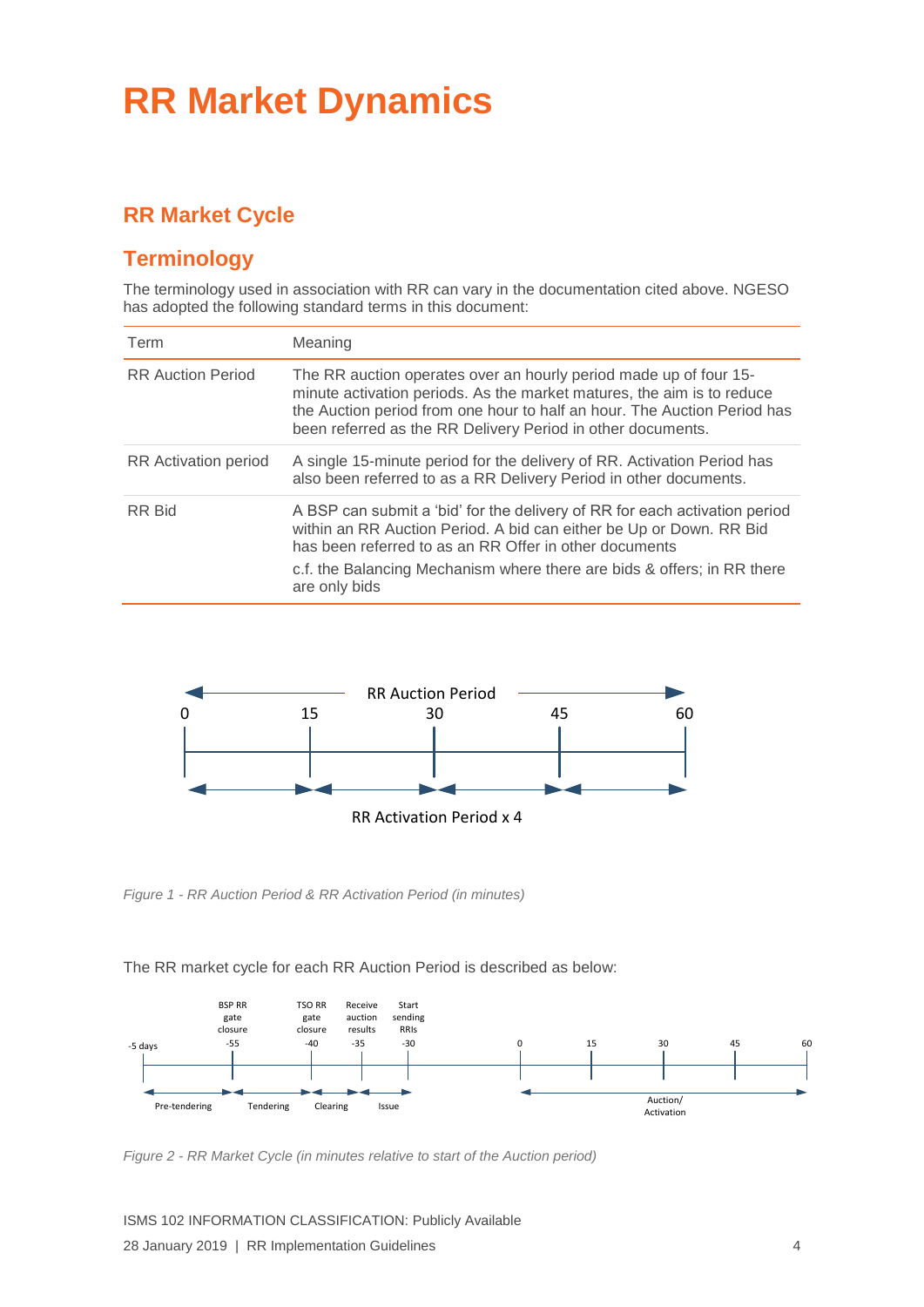| Phase                      |             | Day 1 go-live |             | Market matures (future date) |           | Activities                                                                                                                        |
|----------------------------|-------------|---------------|-------------|------------------------------|-----------|-----------------------------------------------------------------------------------------------------------------------------------|
|                            | Start End   |               | Start End   |                              |           |                                                                                                                                   |
| Pre-<br>tendering          | H-5<br>Days | $H-60$        | H-5<br>Days | $H-55$                       | $\bullet$ | <b>RR Submission</b><br>Initial 'Surface<br>Level' Validation<br><b>NGESO</b> Internal<br>Validation &<br>Consistency<br>Checking |
| Tendering                  |             | H-60 H-40     |             | $H-55$ H-40                  | $\bullet$ | <b>NGESO Restrictions</b><br><b>NGESO Submission</b><br>to LIBRA                                                                  |
| Clearing                   | <b>H-40</b> | $H-35$        |             | H-40 H-35                    | $\bullet$ | <b>LIBRA</b> auction                                                                                                              |
| <i><u><b>Issue</b></u></i> |             | $H-35$ $H-30$ |             | $H-35$ $H-30$                | $\bullet$ | <b>Receiving Auction</b><br><b>Results from LIBRA</b><br><b>Issuing RRIs</b>                                                      |
| <b>Delivery</b>            | н           | H+60mins      | н           | $H + 30$ mins                |           | <b>BSPs deliver energy</b><br>as per instruction                                                                                  |

The RR market cycle is defined relative to the start of each RR Auction period (H); hence:

# Pre-Tendering Activities

#### RR Submission

All BSPs will need to submit RR bids to NGESO by RR gate closure. At go-live the gate closure will be set to -60 mins, after 12 months following go-live it will reduce to -55 mins.

For each RR auction period (initially 24, moving to 48, daily periods) a BSP can submit bids into the RR market for the BMUs that have met the NGESO RR qualification requirements. Each auction period is broken down further into four 15 minute periods - activation periods. For each activation period a power level and price are submitted by BMU. Bids are submitted for either an increase in the output of power/decrease in power consumption (Up) or a decrease in the output of power/ increase in power consumption (Down).

The general principles of submission are:

- 1. BSPs will need to send RR bids to NGESO using the existing EDT channels or the new API (details to be provided later).
- 2. If no submissions are received for a BMU then it is assumed that the BMU is not participating in the RR market for that period.
- 3. An EDT file will contain a submission of RR Bids that will be grouped by BMU and RR auction period.

ISMS 102 INFORMATION CLASSIFICATION: Publicly Available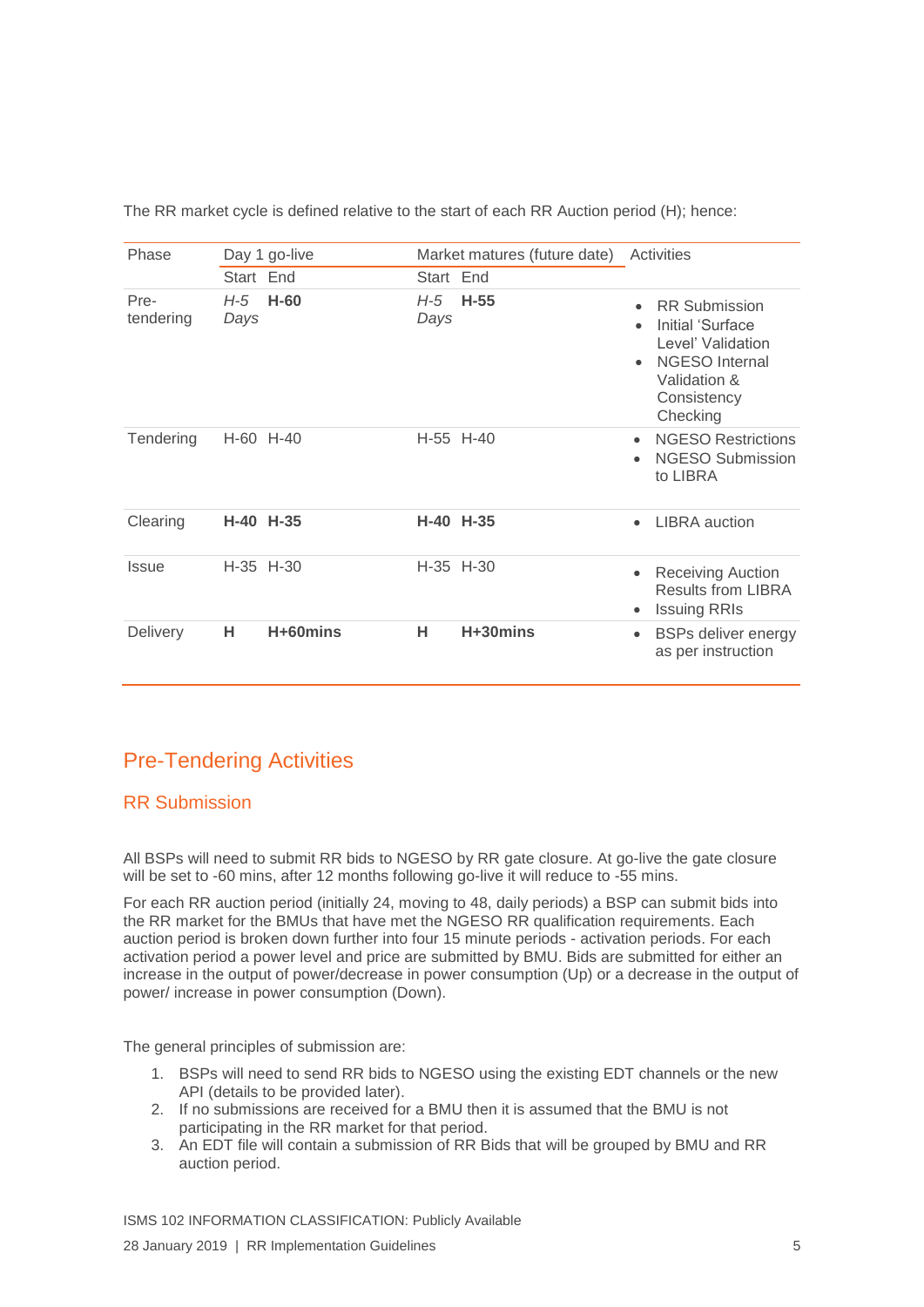- 4. Individual RR bid records in the EDT file will cover a single Activation Period, hence, to submit for the whole RR auction period, whilst it is an hour, four separate records are required.
- 5. Individual RR bid records for the same BMU and adjacent Activation Periods in the same Auction period can be implicitly linked via the Bid Id.
- 6. Submissions in subsequent EDT files for the same BMU/RR auction period will be deemed to be a new submission. So, the submission of a RR bid for a specific BMU/RR auction period will supersede any previous valid (i.e. one that has passed Initial Surface Level Validation) submission.
- 7. The submission for a BM Unit/RR auction period does not have to cover all the Activation Periods within the Auction period; if activation periods are missing (or null) then it is assumed that there is no submission for that Activation Period.
- 8. Considering the above two principles, if a BSP initially submits for all Activation Periods for a specific Auction Period/BMU, and then later submits for only a single Activation Period for the same BMU, the previously submitted Activation Periods are deemed superseded.
- 9. If a BSP wishes to withdraw a RR bid for a specific BMU during the Pre-Tendering phase then the BSP will need to resubmit a RR Bid with a zero level. This bid will pass NGESO validation but will not be forwarded to LIBRA.
- 10. There are no defaulted RR bids.
- 11. If a BSP wishes to submit an indivisible bid for a BMU then the divisible indicator needs to be set to FALSE.
- 12. A BSP will need to submit other market data (Physical Notification (PN), Maximum Export Level (MEL), Minimum Import Level (MIL), Run Up/Down Import/Export Rates) for the corresponding RR Auction periods that RR Bids have been submitted.

#### Associated RR Bid Rules

BSPs have the option of associating bids, bids can either be: Exclusive, Multipart or Linked. The different types of association are mutually exclusive, i.e. a bid can only be one of Linked, Exclusive or Multipart. Bids are associated via an *Associated Bid Set*. All associated bids must be for the same Auction period and for the same BMU, hence, the *Associated Bid Set* must be unique for each BSP, BMU and Auction period.

#### a. Exclusive Bids

If an Exclusive bid is accepted in the auction then all other RR bids with same *Associated Bid Set* will not be accepted.

b. Multipart Bids

If a Multipart bid (Up) is accepted then all associated bids with a lower price must also be accepted and if a bid (Down) is accepted then all associated bids with a higher price must also be accepted.

Multipart offers must have the same direction throughout the Auction period.

c. Linked Bids

If one Linked bid is accepted then all others with the same associated Bid ID must also be accepted. Linked bids are linked in time.

#### Initial 'Surface Level' Validation

Initial 'Surface Level' Validation is a 'light touch' validation applied by NGESO to ensure that basic checks are undertaken against the data. These checks are defined in NGESO Data Validation, Consistency & Defaulting Rules document. The general principles: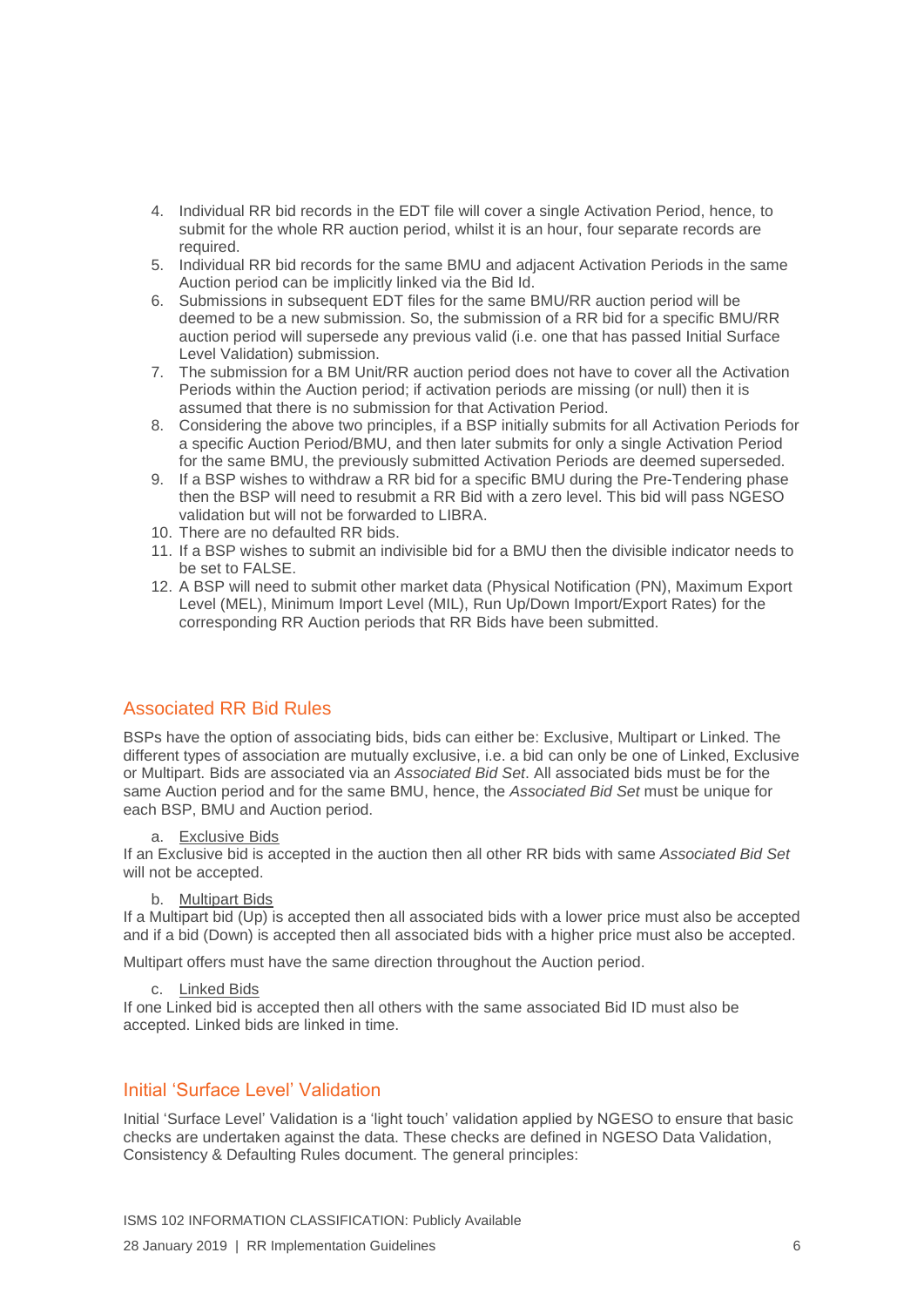- 1. RR bid submissions will be subject to the following checks: V\_GEN\_1, V\_GEN\_2, V\_GEN\_3, V\_GEN\_4, V\_GEN\_5, V\_RRB\_1
- 2. RR bid submissions will be subject to a RR gate closure check: V\_RRB\_2.
- 3. If a valid RR submission is followed by a resubmission that fails Initial 'Surface Level' Validation, then the valid RR submission will prevail (**the same as standard EDT processing**)
- 4. The results of Initial 'Surface Level' Validation are reported back to the Trading Agent (**the same as standard EDT processing**)
- 5. The final submission that passes this Initial Validation will be sent onto LIBRA (apart from zero bids).

Validation checks falling under Initial Surface Level Validation:

| Table 1 - Initial Surface Level Validation Checks |  |  |  |  |  |  |
|---------------------------------------------------|--|--|--|--|--|--|
|---------------------------------------------------|--|--|--|--|--|--|

| Rule    | Description                                                                              | Comments                                                                           |
|---------|------------------------------------------------------------------------------------------|------------------------------------------------------------------------------------|
| V RRB 1 | Mandatory field One of {Time From, Time To,<br>Direction, Level, Price} is not specified | This is reported back to<br>participant and submission fails<br>initial validation |
| V RRB 2 | Notification time of the RR Bid relates to a closed<br><b>RR</b> Auction period          | This is reported back to<br>participant and submission fails<br>initial validation |
| V RRB 5 | Date/time from is beyond the maximum<br>submission date                                  |                                                                                    |
| V RRB 6 | Direction must be UP or DOWN                                                             |                                                                                    |
| V RRB 7 | Associated bid type must be one of LINK, MULT,<br><b>EXCL</b>                            |                                                                                    |
| V RRB 8 | MW Level must integer value                                                              |                                                                                    |
| V RRB 9 | Divisible flag must be TRUE or FALSE                                                     |                                                                                    |

#### NGESO Internal Validation & Consistency Checking

NGESO will undertake its own Internal Validation & Consistency Checking. NGESO will undertake these checks in order to estimate the amount of RR Bids that will deemed to be valid by LIBRA, and perform the TSO needs & restrictions process.

These checks are internal to NGESO and are independent of any checks undertaken on LIBRA: bids passing or failing NGESO checks may pass or fail LIBRA checks. The checks are NGESO assessments of LIBRA validation.

General principles:

- 1. The results of the NGESO Internal Validation & Consistency checking for RR submissions are **NOT** relayed back to the Trading Agent (**contrary to standard EDT processing**)
- 2. Submissions that fail NGESO Internal Validation & Consistency checking will be forwarded onto LIBRA. This will only be possible where RR Bids have passed the Initial 'Surface Level' checks.

ISMS 102 INFORMATION CLASSIFICATION: Publicly Available 28 January 2019 | RR Implementation Guidelines 7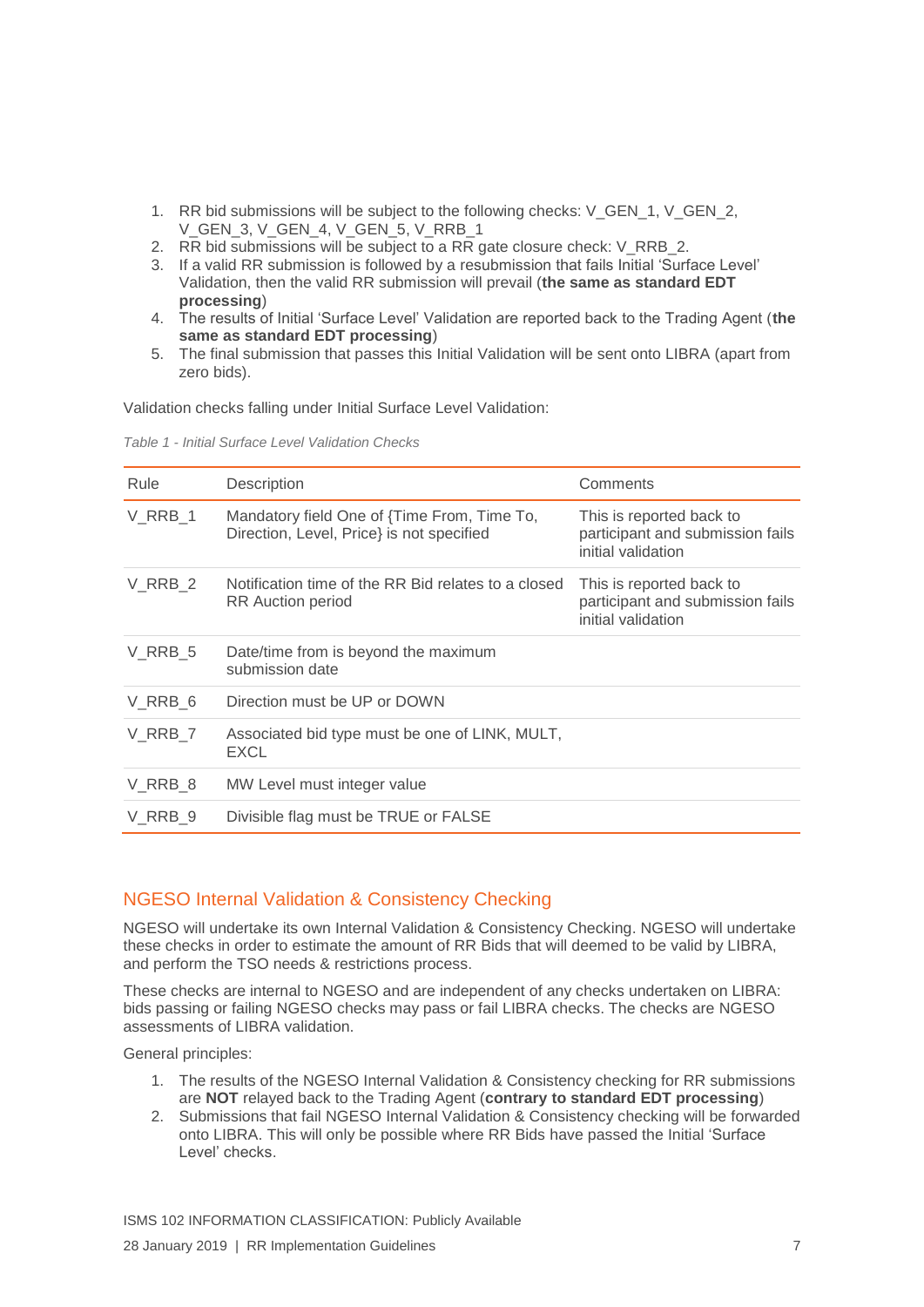*Table 2 - NGESO Validation Checks*

| Rule    | Description                                                           | Comments |
|---------|-----------------------------------------------------------------------|----------|
|         | V_RRB_3 Min Level greater than max level                              | -        |
| V RRB 4 | Date/time from does not align to the start of<br>an Activation Period | $\sim$   |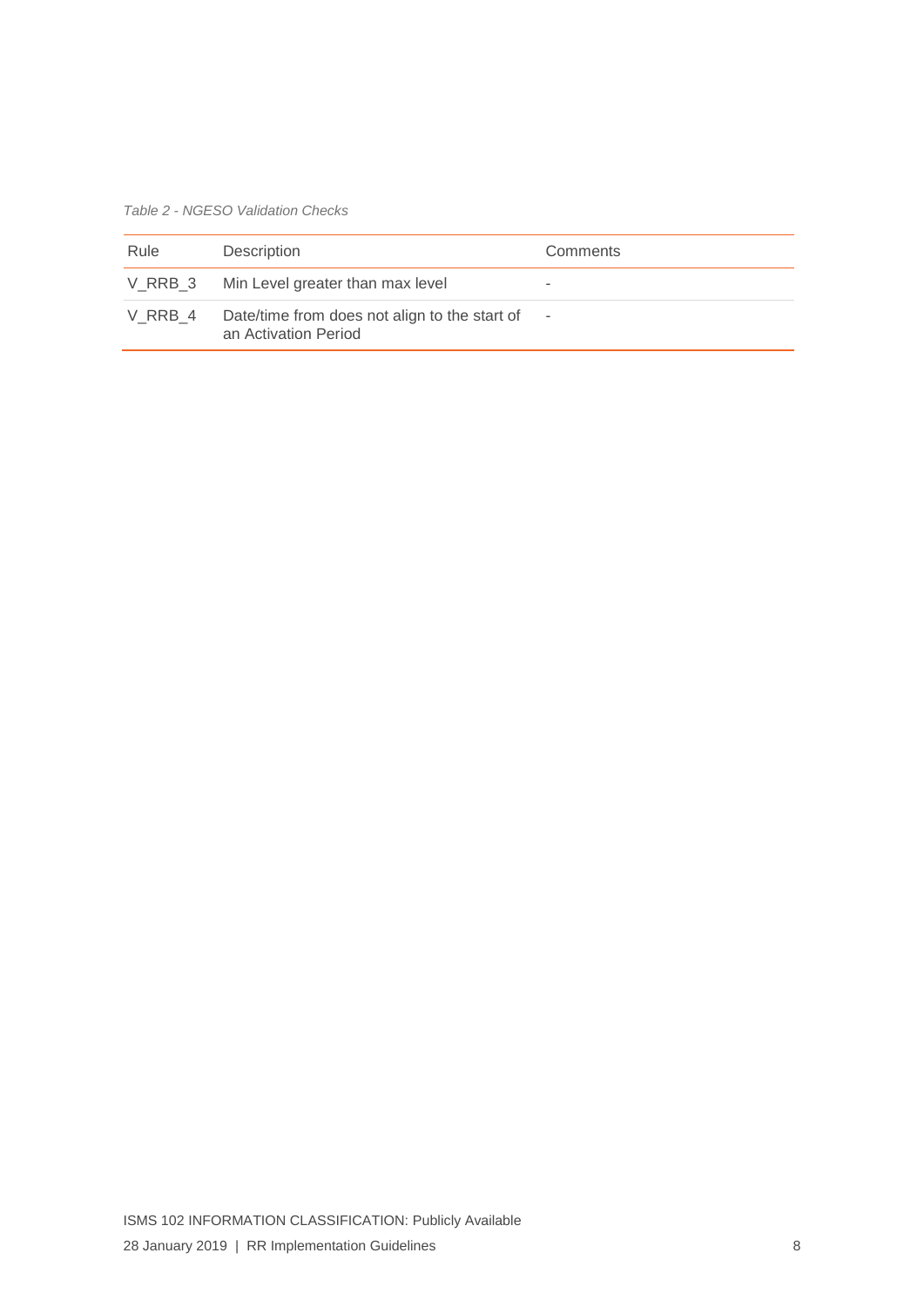*Table 3 - NGESO Consistency Checks*

| Rule | Description                                                 | Comments                                                |
|------|-------------------------------------------------------------|---------------------------------------------------------|
|      | C RRB 1 Associated Bids are different types                 | Application of associated bid rules<br>mentioned above. |
|      | C RRB 2 Associated Bids are across different<br><b>BMUs</b> | Application of associated bid rules<br>mentioned above. |
|      | C RRB 3 Linked bids do not have 15 minute<br>resolution     |                                                         |
|      | C RRB 4 Linked bids overlap in time                         |                                                         |
|      | C_RRB_5 Multipart bids are in different<br>directions       | Multipart bids must be in the same direction.           |
|      | C_RRB_6 Multipart bids must have increasing<br>price curves |                                                         |

## Tendering Activities

#### RR Restrictions

As TSO NGESO has the authority to restrict RR bids based on operational security constraints. e.g. the BMU is contracted to provide an ancillary service. The current principles and criteria for applying restrictions is:

- 1. Restrictions will be applied at each BMU/RR Auction period, i.e. if a BMU is restricted for a single Activation periods then all the bids for the corresponding Auction period will be restricted.
- 2. Restrictions are independent of NGESO Internal Validation & Consistency Checking.
- 3. NGESO cannot 'partially' restrict RR bids, it is the LIBRA Auction that can accept part of a divisible bid.
	- a. RR Bids that have failed NGESO Internal Validation & Consistency Checking will be omitted from the constraint assessment.
	- b. when assessing against a constraint each RR bid will be considered in its entirety (up to the maximum quantity)
	- c. if the maximum quantity of RR bids violates the constraint the bid will be marked as restricted.
- 4. The rules underlying the restrictions are defined below (again, this list is provisional at present)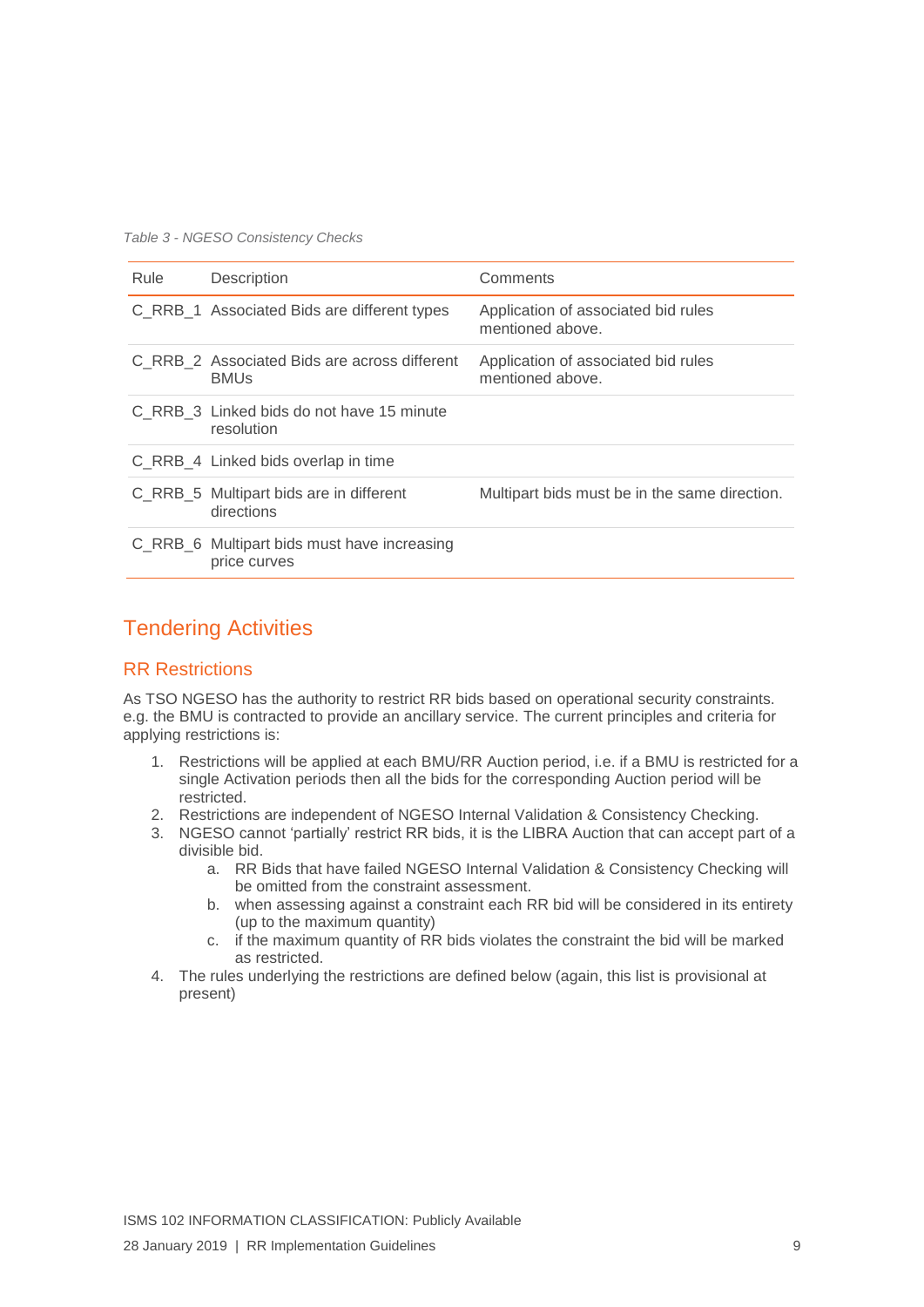*Table 4 - RR Restrictions*

| Rule    | Description                                                                        |
|---------|------------------------------------------------------------------------------------|
| R RRB 1 | RR Bid has been restricted due to a constrained network area                       |
| R RRB 2 | BMU has an ancillary service obligation for the corresponding Auction period       |
| R RRB 3 | BMU is instructed/scheduled to provide response                                    |
| R RRB 4 | <b>BMU provides TSO reserve</b>                                                    |
| R RRB 5 | BMU does not have an active EDL connection                                         |
| R RRB 6 | BMU has not submitted valid market data for the corresponding RR Auction<br>period |

## NGESO Submission to LIBRA

NGESO undertakes the following steps before sending RR Bids onto LIBRA:

- 1. Bid prices will be converted to Euros using the prevailing GBP-Euro Exchange Rate published by Elexon.
- 2. Bids are anonymised before they are sent to LIBRA
- 3. RR Bids are grouped by BSP in a TSO Offers & Needs document which is sent to LIBRA, i.e. one file per BSP. The file will contain all the RR Bids pertinent to the corresponding RR Auction Period.

If any of the BSP RR Bids fail LIBRA validation then the whole file is rejected and there will be no accepted BSP RR bids for that Auction period.

NGESO is not sending separate TSO Offers & Needs document for each BMU.

## **Clearing**

#### LIBRA Auction

Please consult the TERRE project documentation for an understanding of how the LIBRA platform and the RR market operates.

### **Issue**

#### Receiving Auction Results from LIBRA

ISMS 102 INFORMATION CLASSIFICATION: Publicly Available 28 January 2019 | RR Implementation Guidelines 10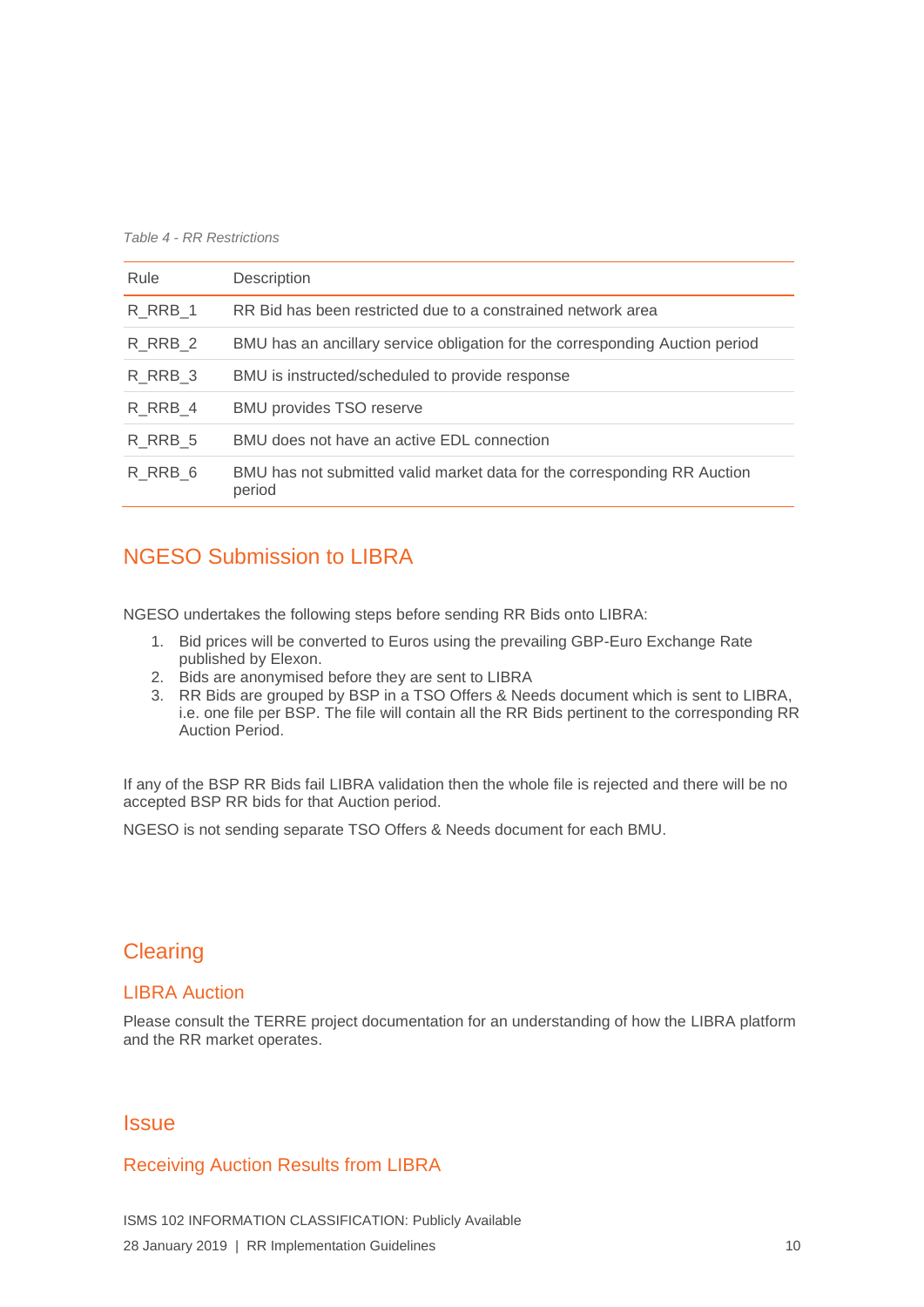No details required.

## Issuing of RR BOAs

No additional detail from GC0097 at present. A TERRE Dispatch Guide is being prepared.

# **Delivery**

No additional detail from GC0097 at present.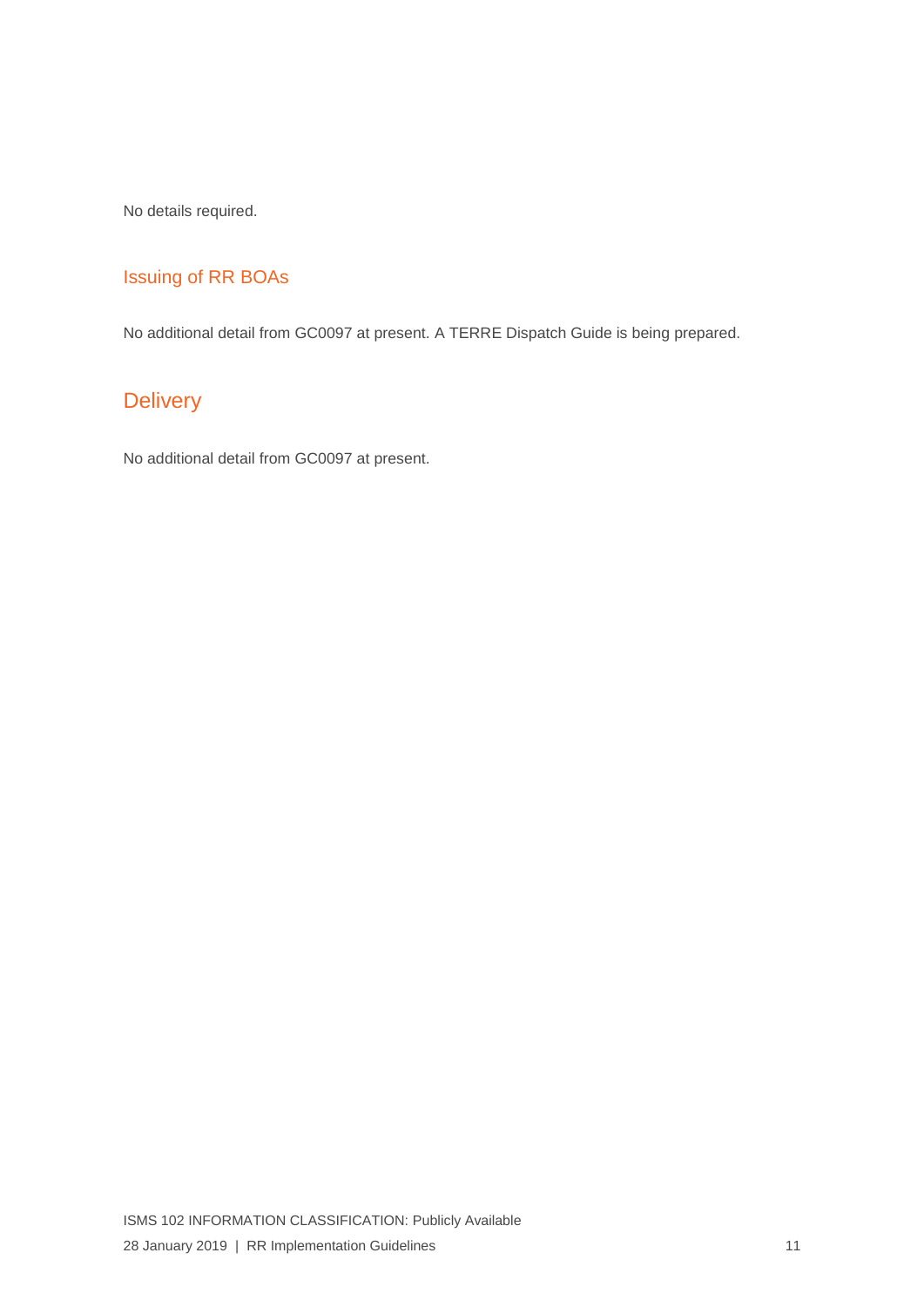# AMENDMENT RECORD

| <b>Issue</b> | <b>Draft</b> | Date        | <b>Author</b> | <b>Description of changes</b>                                    |
|--------------|--------------|-------------|---------------|------------------------------------------------------------------|
| 1            | $\mathbf{1}$ | 28-Jan-2019 | <b>RDG</b>    | Updated to accommodate change to RR Bid format changes<br>in EDT |
|              |              | 5-Dec-2018  | <b>RDG</b>    | Final updates prior to issue                                     |
|              | 3            | 5-Nov-2018  | <b>RDG</b>    | Updated after further peer reviews                               |
|              | 2            | 23-Oct-2018 | <b>RDG</b>    | Updated after peer reviews                                       |
|              |              | 17-Oct-2018 | <b>RDG</b>    | New document                                                     |